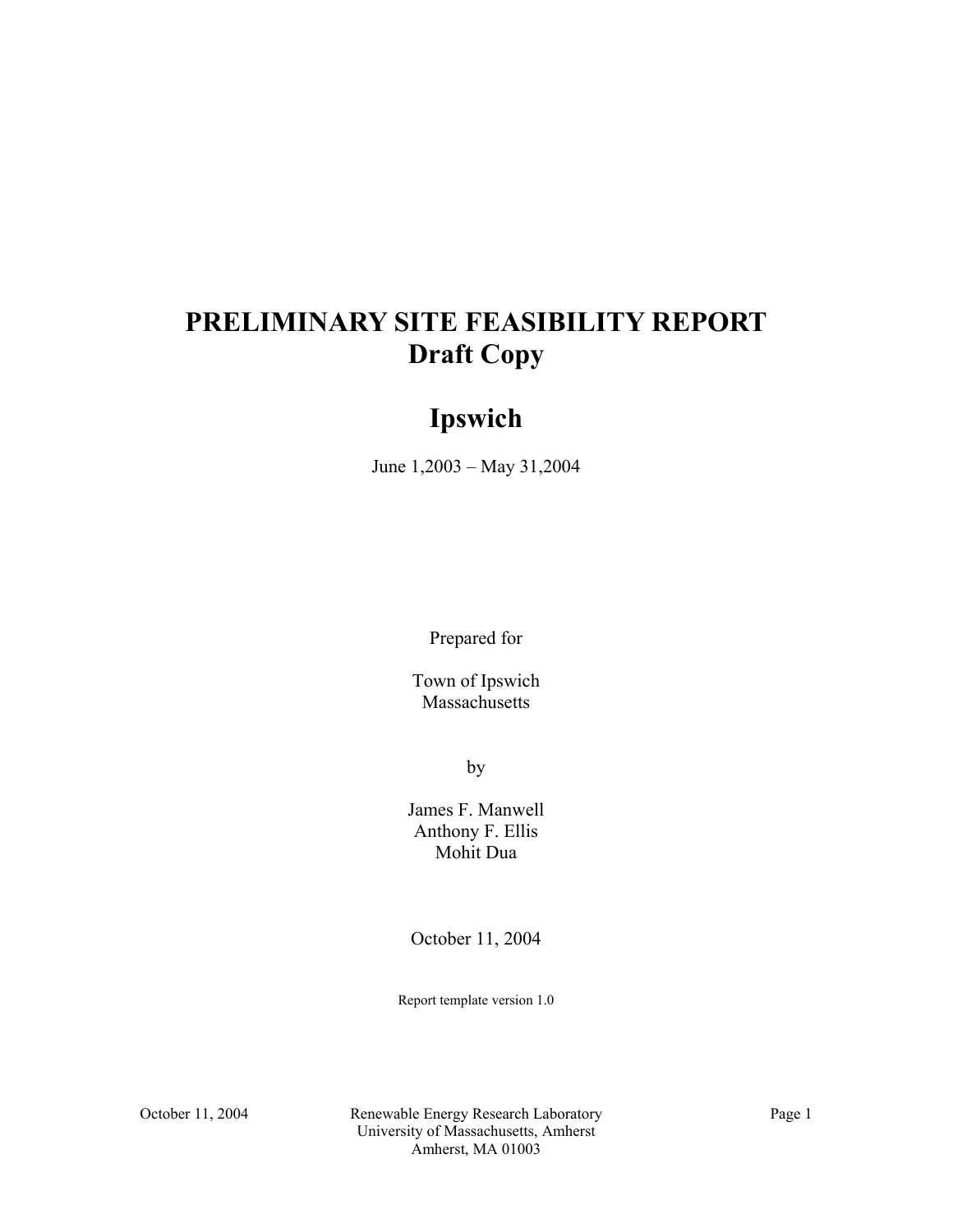## **Table of Contents**

| SECTION 5 - Environmental, Regulatory and Public Acceptance Issues 13 |  |
|-----------------------------------------------------------------------|--|
| <b>Noise</b>                                                          |  |
|                                                                       |  |
|                                                                       |  |
|                                                                       |  |
|                                                                       |  |
|                                                                       |  |

## **List of Figures**

### **List of Tables**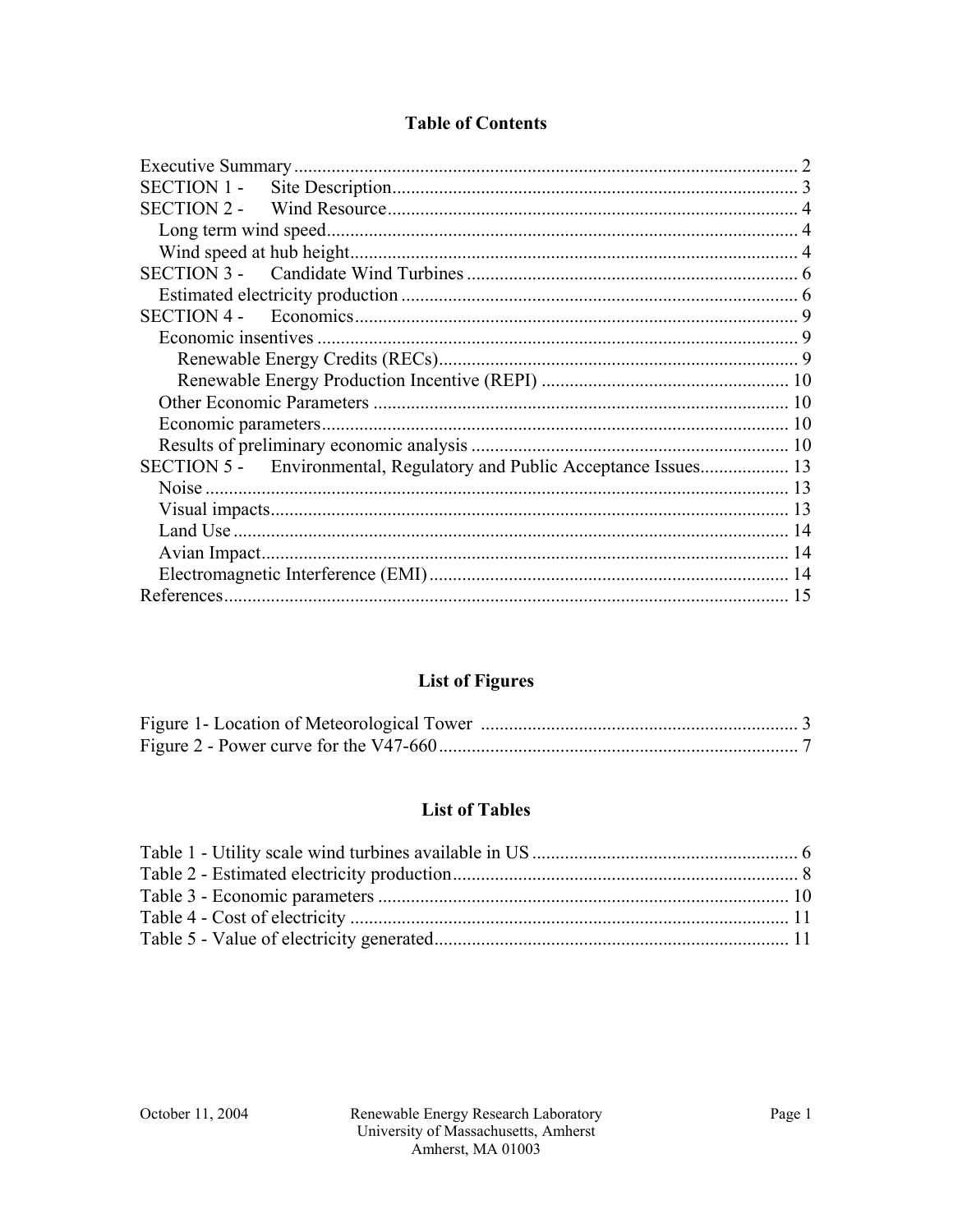# **EXECUTIVE SUMMARY**

Wind monitoring at Ipswich commenced in May 2003. Wind speed and direction were monitored at multiple heights for over one year before the meteorological tower was taken down in June 2004. A detailed analysis of the data collected is reported in the Annual Wind Data Report for the site. This preliminary site analysis report uses the monitored wind data to analyze power production and preliminary economics for two samples wind turbines, the V47-660 and the GE1.5sl, with rated capacities of 660 kW and 1,500 kW respectively. For this analysis the average annual wind speed was estimated at 50 m and 80 m heights using two different methods. Wind energy production by the V47-660 at a hub height of 50 m and the GE1.5sl at a hub height of 80 m was also estimated. The report lists the regulatory, environmental and public acceptance issues the town needs to consider for installing wind turbines.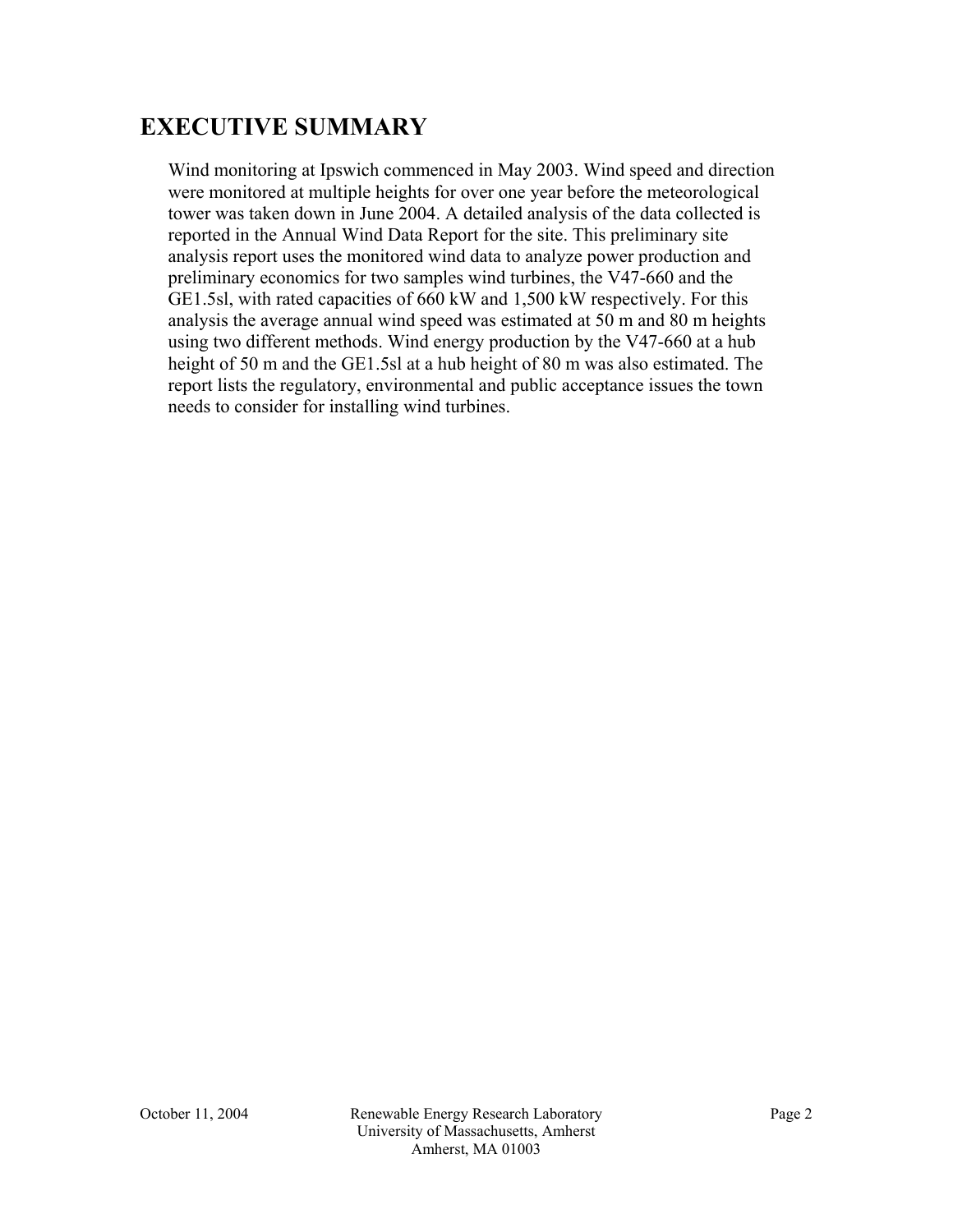## **SECTION 1 - Site Description**

Ipswich is one of the oldest towns in the United States, located on the North Shore of Massachusetts, approximately 28 miles north of Boston. The town is 33 square miles and has a landscape that includes marshes, dunes and beaches, upland, forests, fields, and farmland [1]. The monitoring tower used for measure wind speeds and direction at multiple heights was installed by the Renewable Energy Research Laboratory at the town transfer station (old landfill) on a small hill with salt marshes to the west and some trees to the north. The site is located at 42°42'58" N and 70°50'30" W. The figure below shows the site location.



Figure 1- Location of Meteorological Tower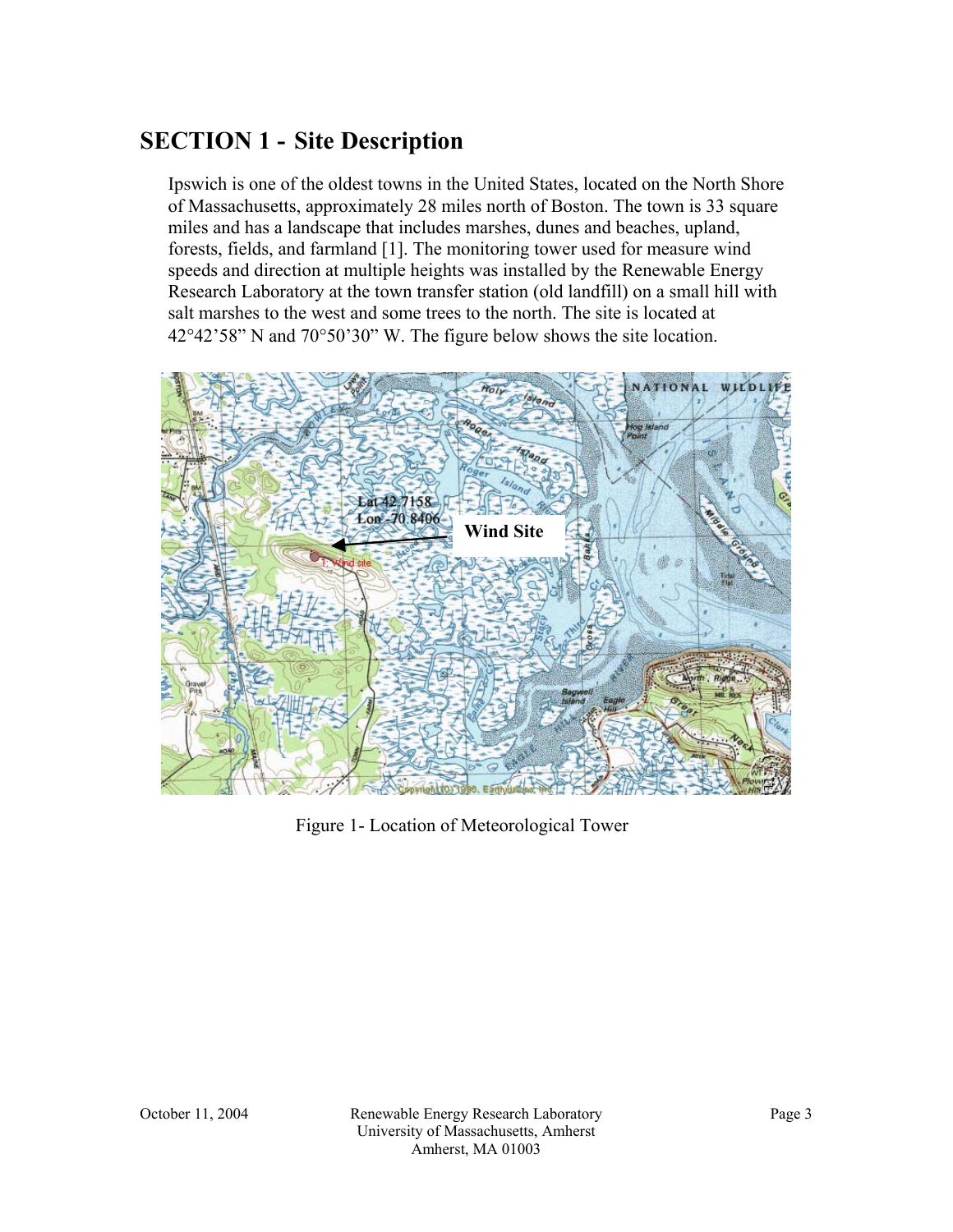## **SECTION 2 - Wind Resource**

Wind speed and direction for the site were monitored at 10-minute intervals at three heights over a 12-month period. The average yearly wind speed from June 2003 to May 2004 was found to be 5.14 m/s at the 39 m height with NNW being the predominant wind direction. For estimating the wind energy production, using a particular wind turbine, the wind resource needs to be accurately predicted at the turbine hub height. Hub heights are generally greater than the monitoring heights. Therefore the wind speeds need to be extrapolated to hub heights using a mathematical estimation model. This section describes the various steps followed in estimating the wind resource at the hub height for subsequent use in estimating the wind energy production.

#### **Long term wind speed**

Winds fluctuate over larger time scales of years. One year may be windier than another. To correct the wind speeds for the monitoring period to the long-term wind speeds for the site, comparison is made to the long-term average at a nearby site. For this site comparison was made with long-term data collected from the Logan International Airport. Average wind speed at Logan Airport was found to be 5.04 m/s over the five year monitoring period from June 1999 to May 2004 compared to 4.91 m/s from June 2003 to May 2004. Long-term wind speeds for the site are therefore estimated to be 2.5% higher than the short-term average wind speed over the monitoring period. Long-term average for the current monitoring site can therefore be estimated to be 5.27 m/s at 39 m.

#### **Wind speed at hub height**

Wind speed generally increases with height. Thus, a turbine on a higher tower will produce more energy than the same machine on a shorter tower. To determine the energy production of the various candidate turbines, the wind speeds at the hub height for each turbine needs to be estimated. For this study two sample wind turbines with hub heights of 50 m and 80 m were considered. Wind speed changes with height are often represented by the power law relationship:

$$
(V/V_r) = (H/H_r)^{\alpha}
$$

Where,  $V =$ 

Wind speed at hub height

- $Vr =$  Wind speed at reference height
- $H =$  Hub height
- $Hr =$  Reference height
- $\alpha$  = Wind shear exponent

October 11, 2004 Renewable Energy Research Laboratory Page 4 University of Massachusetts, Amherst Amherst, MA 01003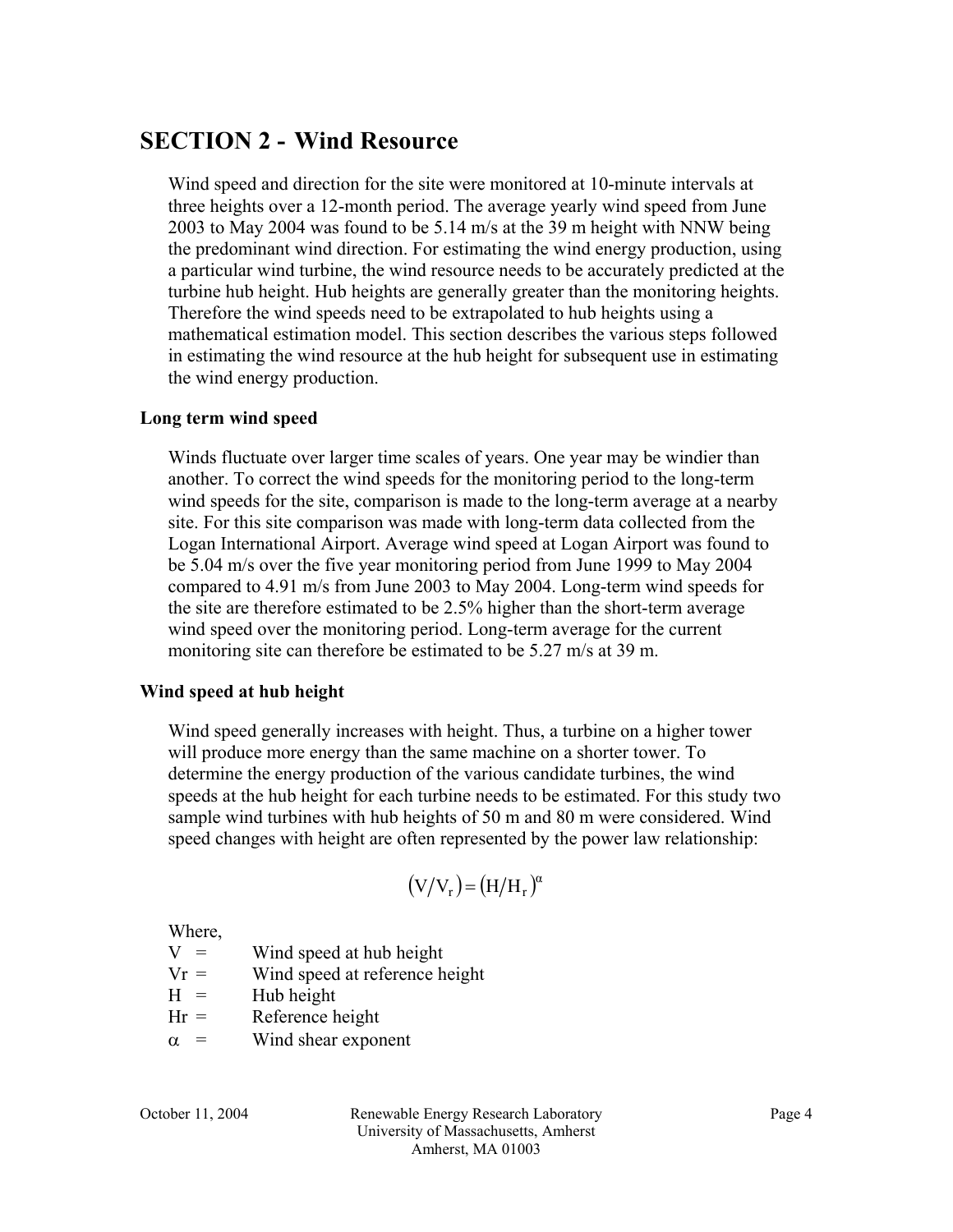The exponent  $\alpha$ , characterizes the amount of wind shear and is a function of the surface roughness and terrain features upwind of the measuring site. Since wind speed was measured at multiple heights, the wind shear,  $\alpha$ , can be calculated for each 10-minute averaging period. For example, on 6/1/2003 at 12:00 AM, 10-minute average wind speeds of 3.58 m/s and 3.48 m/s were measured at 39 m and 30 m respectively. Using this,  $\alpha$  for the data sample, can be calculated as follows:

$$
\alpha = \frac{\ln\left(\frac{V_1}{V_2}\right)}{\ln\left(\frac{H_1}{H_2}\right)} = \frac{\ln\left(3.58\right)}{\ln\left(39\right)} = 0.11
$$

This can then be used to estimate the wind speed at, for example, a hub height of 50 m as follows:

$$
V = V_r \cdot \left(\frac{H}{H_r}\right)^{\alpha} = 3.58 \cdot \left(\frac{50}{39}\right)^{0.11} = 3.77 \text{ m/s}
$$

Using the method given above, wind speeds at 50 m and 80 m were estimated for each 10-minute time period to give annual average wind speeds of 5.75 m/s and 6.92 m/s respectively. A simpler method of calculating the wind shear from the annual average wind speeds at 39 m and 30 m gives an estimated value of 0.33. Annual average wind speeds using this method were found to be 5.81 m/s and 6.80 m/s at the 50 m and 80 m heights respectively. All estimates include the 2.5% long term wind speed correction factor. The former method, therefore, gives a more conservative estimate for the wind speed at 50 m while giving a higher estimate for the wind speed at 80 m.

These results assume that change in wind speed between 30 m and 39 m characterize the change in wind speed above 39 m. That may very well not be true at this site, given the terrain surrounding the site. Therefore, an additional analysis has been done assuming  $\alpha = \frac{1}{7}$ , to get conservative estimates of wind speed. Power production calculations have been done for these lower wind speed estimates. Estimating wind speeds at higher heights from measurements taken at lower levels is always fraught with uncertainty. However, in general, wind speed and hence power production are found to be higher than those estimated by assuming  $\alpha = \frac{1}{7}$ .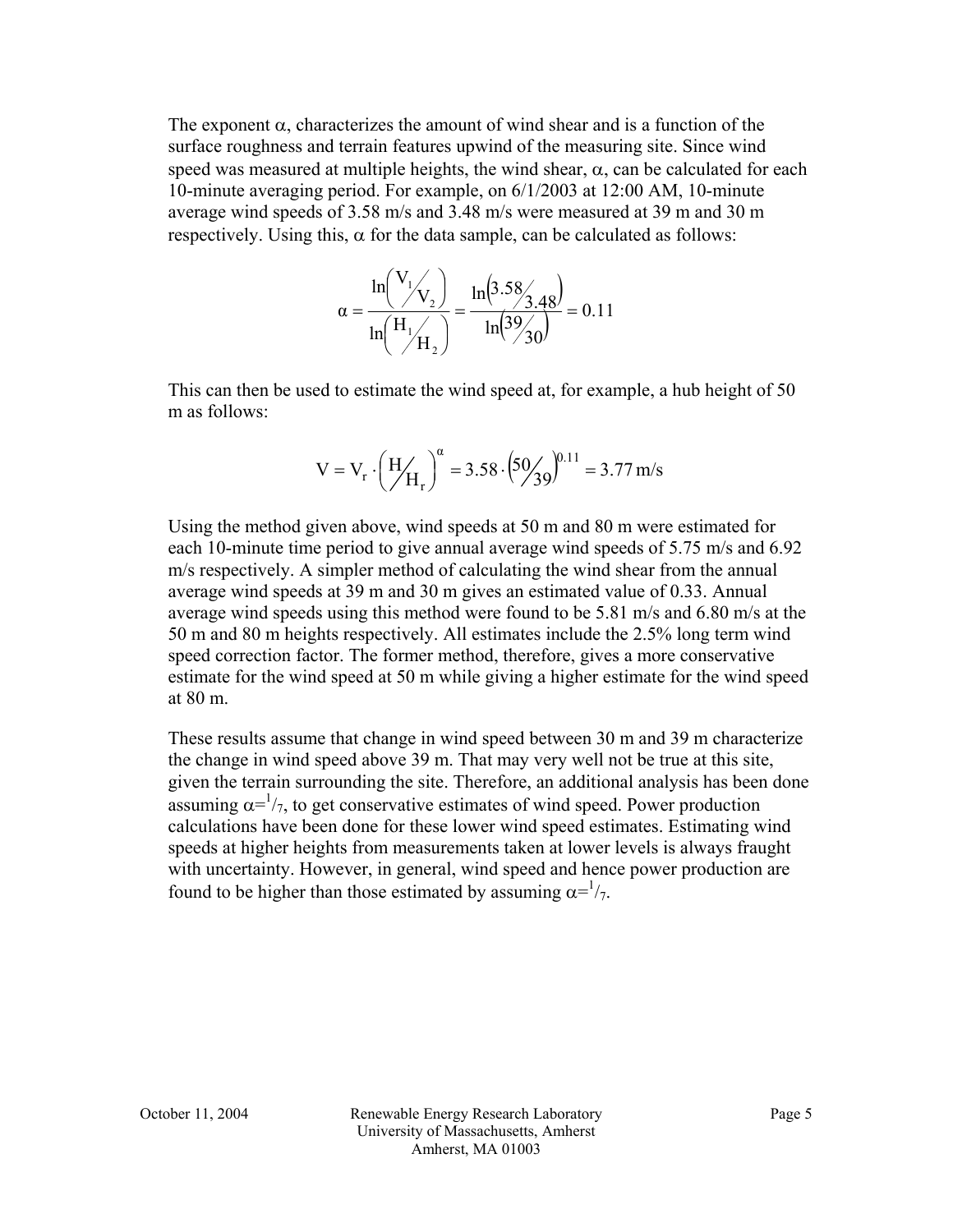# **SECTION 3 - Candidate Wind Turbines**

Table 1 lists a few of the utility scale wind turbines available for the US market. These wind turbines are available at multiple hub heights to suit the site requirements. For this report, annual electricity production was estimated for the V47-660 and GE1.5sl turbines at hub heights of 50 m and 80 m, respectively, to give an idea of the generation potential at the monitoring site.

| <b>Model</b>    | <b>Manufacturer</b> | <b>Rated power</b><br>(kW) | <b>Rotor</b><br>diameter (m) |
|-----------------|---------------------|----------------------------|------------------------------|
| FL 250          | Fuhrlander          | 250                        | 29.5                         |
| FL 800          | Fuhrlander          | 800                        | 48                           |
| FL 1000         | Fuhrlander          | 1000                       | 54                           |
| FL 1250         | Fuhrlander          | 1250                       | 58                           |
| GE 1.5s         | <b>GE</b> Wind      | 1500                       | 70.5                         |
| <b>GE 1.5sl</b> | GE Wind             | 1500                       | 77                           |
| <b>NM 64C</b>   | NEG-Micon           | 1500                       | 64                           |
| NM 82           | NEG-Micon           | 1500                       | 82                           |
| N 62            | Nordex              | 1300                       | 62                           |
| $V47-660$       | Vestas              | 660                        | 47                           |
| V80-1.8MW       | Vestas              | 1800                       | 80                           |

**Table 1 -** Utility scale wind turbines available in US

## **Estimated electricity production**

To estimate the annual electricity produced by the wind turbines, the 10-minute average wind speeds were binned into 0.5 m/s bins. For example all data points for the year with wind speeds between 1.0 and 1.5 m/s were included in one bin. Bins ranged from 0 to 25 m/s wind speeds. The upper limit was chosen as 25 m/s because most wind turbines 'cut-out' at wind speeds greater than 25 m/s due to safety reasons. Both the V47-660 and the GE1.5sl have a 'cut-out' wind speed of 25 m/s. Similarly 'cut-in' speed is the wind speed at which the wind turbine starts electricity production. 'Cut-in' speeds for the V47-660kW and the GE1.5sl are 4 m/s and 3 m/s respectively.

The power output of a wind turbine varies with wind speed and every wind turbine has a characteristic power performance curve. It is possible to predict the energy production of a wind turbine with such a curve without considering the technical details of the various components. The power curve gives the electrical power output as a function of the hub height wind speed. Figure 2 gives the power curves for the V47-660 wind turbine.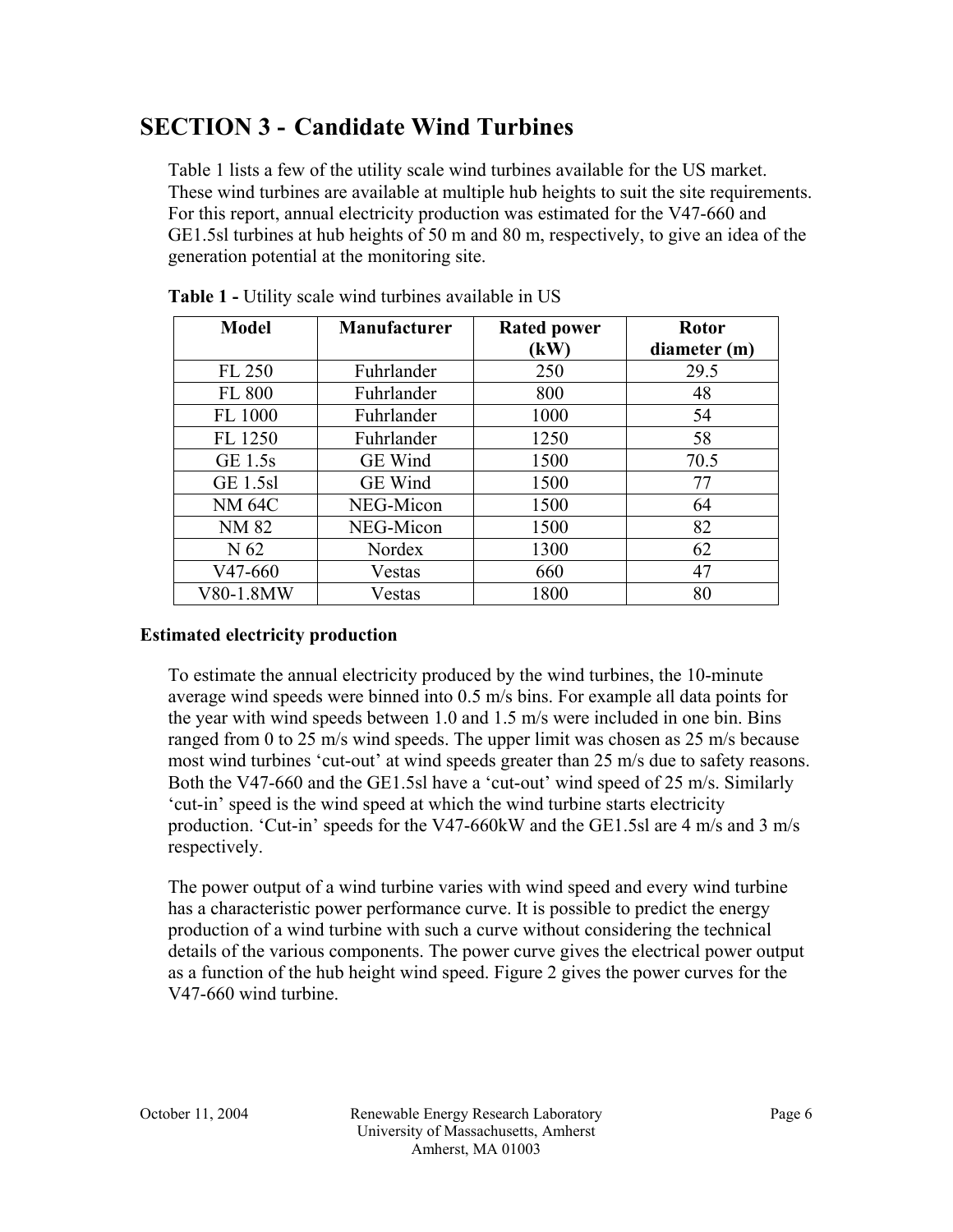

Figure 2 - Power curve for the V47-660

Using the binned wind speed data at hub height and the power curve for the wind turbine, the annual electricity production can be estimated. For example, annual power production by the GE1.5sl for wind speeds between 6.25 m/s and 6.75 m/s at 80 m can be estimated as follows:

$$
P_{\rm 6.5} = N_{\rm Bin} \cdot WT_{\rm 6.5} \cdot DP_{\rm 60} / \frac{DP_{\rm 60}}{DP_{\rm 10}} = 3,765 \cdot 326 \cdot 8,760 / \frac{52,702}{=}204,013\,\rm KWh
$$

Where,

| $=$ | Power produced by wind speeds from 6.25 m/s to 6.75 m/s at 80 m |
|-----|-----------------------------------------------------------------|
| $=$ | Number of data points in the bin                                |
| $=$ | Power produced by the wind turbine at a wind speed of 6.5 m/s   |
| $=$ | Total number of valid 10-minute wind speeds in the monitoring   |
|     | vear                                                            |
| $=$ | Number of hours per year; 8,760 hrs/yr                          |
|     |                                                                 |

The ratio of  $DP_{60}$  to  $DP_{10}$  is included to obtain the energy production for one year. If hourly averages were used instead of 10-minute averages, this factor would not be used. The total yearly energy production by the GE1.5sl wind turbine can then be calculated as follow:

$$
P_{\text{Total}} = P_{3.5} + P_{4.0} + \dots + P_{25.0}
$$

October 11, 2004 Renewable Energy Research Laboratory Page 7 University of Massachusetts, Amherst Amherst, MA 01003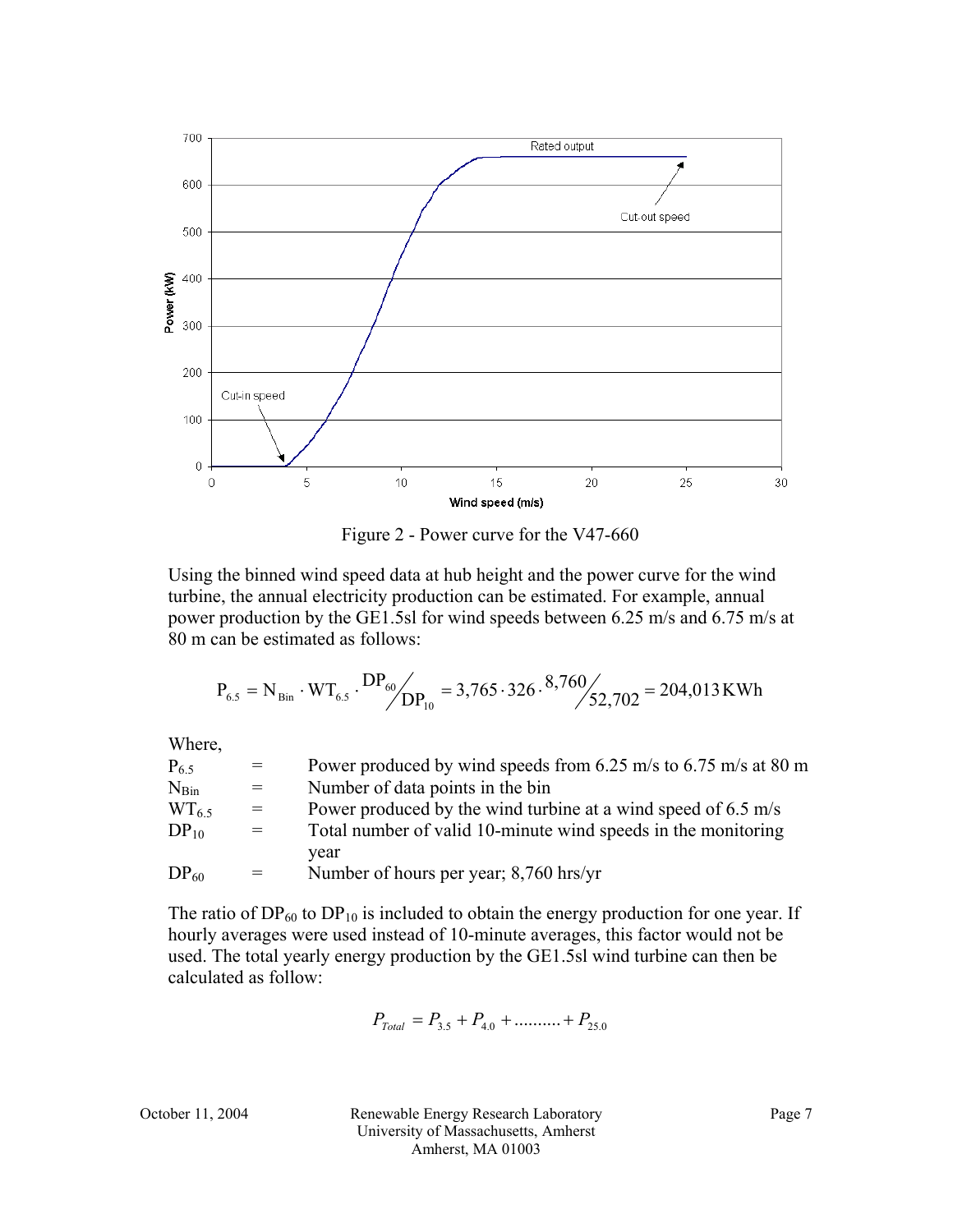However, this assumes that the wind turbine is available throughout the year. The availability of modern land based wind turbines is typically between 97% and 99%. Reduced availability is caused by scheduled and unscheduled maintenance and repair periods, power system outages, and control system faults. For this analysis, the estimated electricity production is calculated assuming an availability of 98%. These figures are shown in Table 2. Capacity factor is the ratio of the estimated electricity production to the total production if the wind turbine produces rated power throughout the year.

|                                           | V47-660                |                     | <b>GE 1.5sl</b>        |                     |
|-------------------------------------------|------------------------|---------------------|------------------------|---------------------|
| Hub height (m)                            | 50                     |                     | 80                     |                     |
| Availability                              | 0.98                   |                     | 0.98                   |                     |
| Shear                                     | $\alpha = \frac{1}{7}$ | $\alpha = \alpha_i$ | $\alpha = \frac{1}{7}$ | $\alpha = \alpha_i$ |
| Estimated annual mean wind speed<br>(m/s) | 5.46                   | 5.75                | 5.84                   | 6.92                |
| Net Capacity factor                       | 0.17                   | 0.19                | 0.23                   | 0.32                |
| Estimated annual production<br>(kWh/yr)   | 989,444                | 1,110,929           | 2,996,148              | 4,211,716           |

| Table 2 - Estimated electricity production |  |  |
|--------------------------------------------|--|--|
|--------------------------------------------|--|--|

 $\overline{a}$ 

<sup>&</sup>lt;sup>1</sup> Shear,  $\alpha$ , calculated for individual 10-minute averages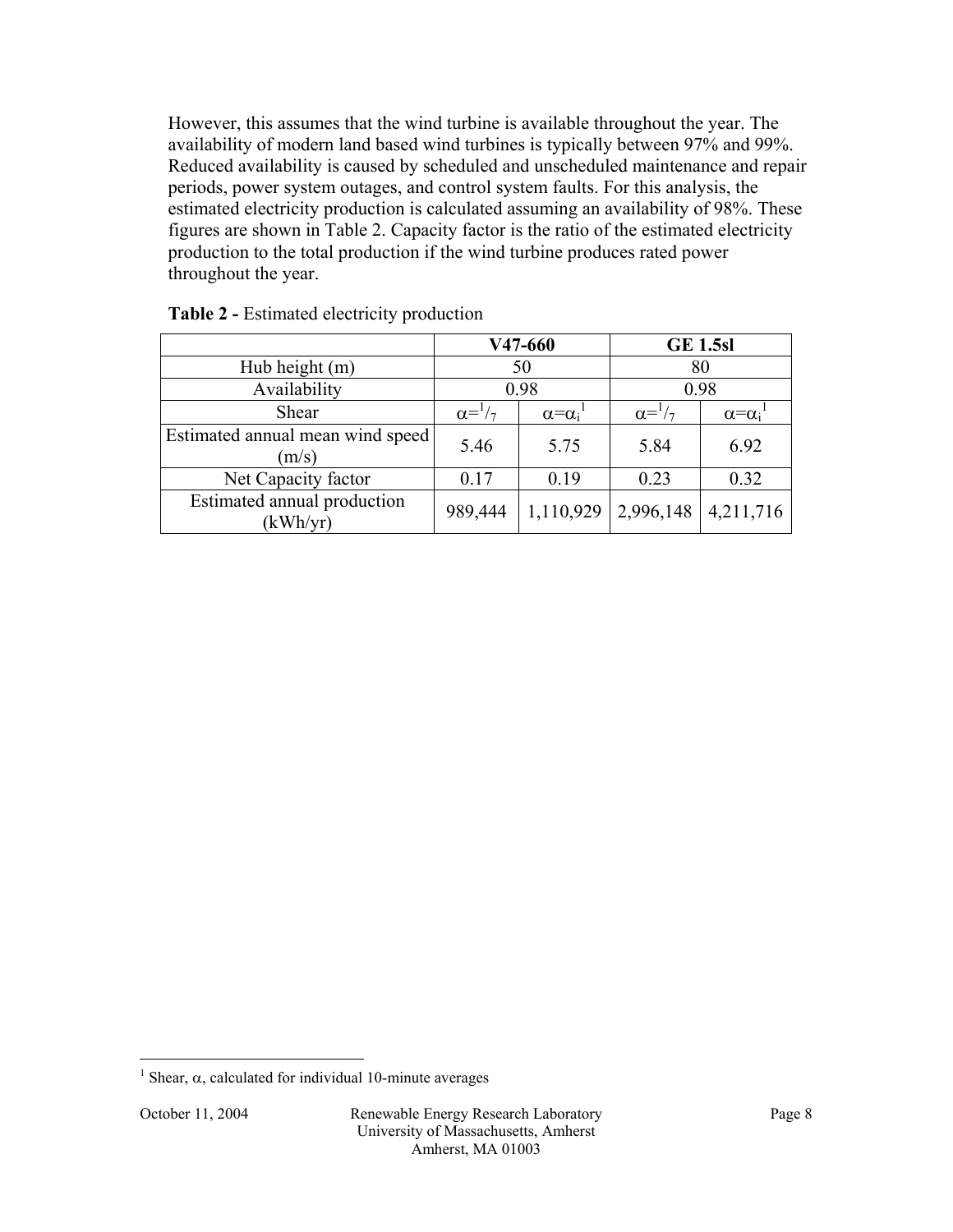## **SECTION 4 - Economics**

Different methods can be used for the economic analysis of installing a wind turbine at the monitoring site. For this report, the levelized cost of energy from the wind turbine has been calculated. The levelized cost of energy is given by the sum of annual levelized costs for a wind energy system divided by the annual energy production.

### **Economic insentives**

Two of the major economic incentives that would affect the economic analysis are briefly explained below.

## **Renewable Energy Credits (RECs)**

The Renewables Portfolio Standard (RPS) is a market-driven policy that recognizes the public benefits of wind, solar, biomass, and geothermal energy, as electricity markets become more competitive [2]. The policy is intended to ensure that a minimum amount of renewable energy be included in the portfolio of electricity resources serving a state and increases that amount over time. The RPS for promotion of renewables took effect in Massachusetts in April 2002. According to the RPS,

"The total annual sales of each Retail Electricity Product sold to Massachusetts End-Use Customers by a Retail Electricity Supplier shall include a minimum percentage of electrical energy sales with New Renewable Generation Attributes." [3]

Starting with a minimum of 1% in 2003, the minimum increases by 0.5% per year from 2004 to 2009. After 2009, the minimum standard shall increase by 1% per year until the Massachusetts Division of Energy Resources suspends the annual increase. Wind energy qualifies as a new renewable.

With RPS, the environmental attributes of electricity are unbundled from electricity itself. This is done using Renewable Energy Credits (RECs) which are central to the RPS. A REC is a tradable certificate of proof that one MWh of electricity has been generated from a renewable source. The RPS requires all electricity suppliers to demonstrate, through ownership of RECs, that they have supported an amount of renewable energy generation equivalent to some percentage of their total annual kWh sales. For example, if the RPS is set at 5%, and a supplier sells 100,000 MWh in a given year, the supplier would need to possess 5,000 RECs at the end of that year. If the suppliers did not generate the stipulated electricity from renewables, they might be able to fulfill part or all of their portfolio requirements by purchasing RECs, in effect, 'rebundling' them with 'brown' power<sup>2</sup>.

 $\overline{a}$  $2$  Electricity generated from non renewable power sources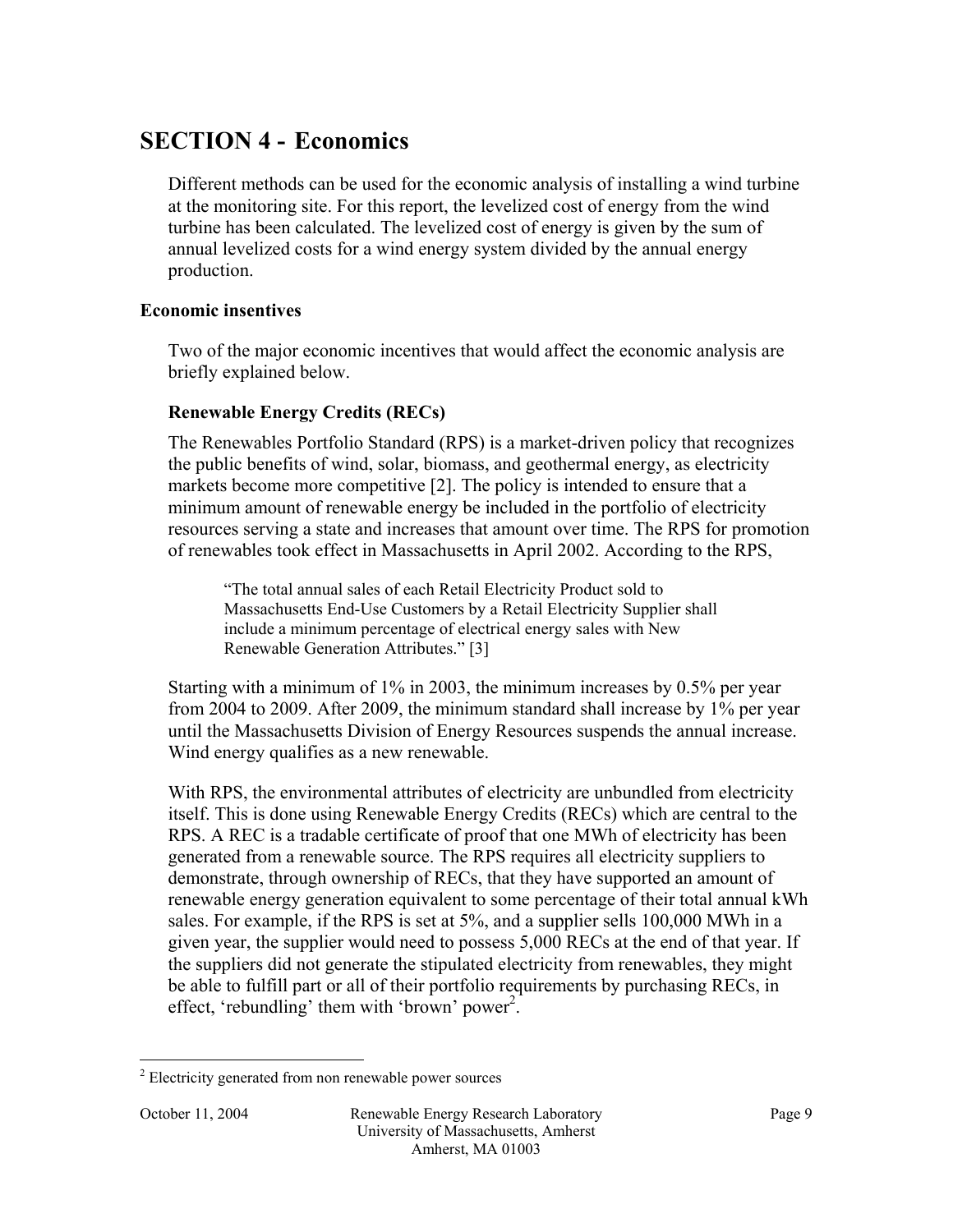There are companies which facilitate trading of RECs. One such company is Evolution Market LLC. According to the company's market report, the last REC was traded at \$49.25/MWh [4]. Hence this figure is used as the value of a REC.

## **Renewable Energy Production Incentive (REPI)**

The Renewable Energy Production Incentive (REPI) was introduced in the Energy Policy Act of 1992 as part of an integrated strategy to promote generation and utilization of electricity from renewable energy sources. This program provides financial payments for electricity produced and sold by new renewable energy facilities. Eligible electric production facilities are those owned by state and local government entities (such as municipal utilities) and not-for-profit electric cooperatives that started operations between October 1, 1993 and September 30, 2003 [5]. Qualifying facilities (which use solar, wind and forms of geothermal and biomass) are eligible for annual incentive payments of 1.5 cents per kilowatt-hour (1993 dollar and indexed for inflation) for the first ten-year period of their operation, subject to availability of annual appropriations in each Federal fiscal year of operation. The REPI expired on September 30, 2003. Recently, the house and senate approved the Production Tax Credit (PTC). The PTC will extend the tax credit retroactively from January 1, 2004 to December 31, 2005. The status of REPI is not known. Even if the REPI has been approved, it needs to be ascertained if the wind plant owner qualifies to receive the incentive.

### **Other Economic Parameters**

Table 3 lists the other economic parameters used in the analysis.

| <b>Economic parameters</b>    |             |
|-------------------------------|-------------|
| Down payment                  | 20%         |
| Loan interest rate            | $5.0\%$     |
| Discount rate                 | 3.00%       |
| General inflation rate        | 2.00%       |
| Period of loan                | 20 years    |
| System life                   | 20 years    |
| Operation & Maintenance (O&M) | \$0.015/kWh |

#### **Results of preliminary economic analysis**

Table 4 lists the levelized costs of energy using a single V47-660 and GE1.5sl wind turbine. The turbine cost figures are estimates from similar community scale installations. The actual cost figures for the monitored site can vary slightly from the figures used. The V47-660 and GE1.5sl were used because they are popular wind turbine models. Economic analysis was carried out using the more conservative estimate of energy production obtained by using  $\alpha = \frac{1}{7}$ . The levelized cost of energy,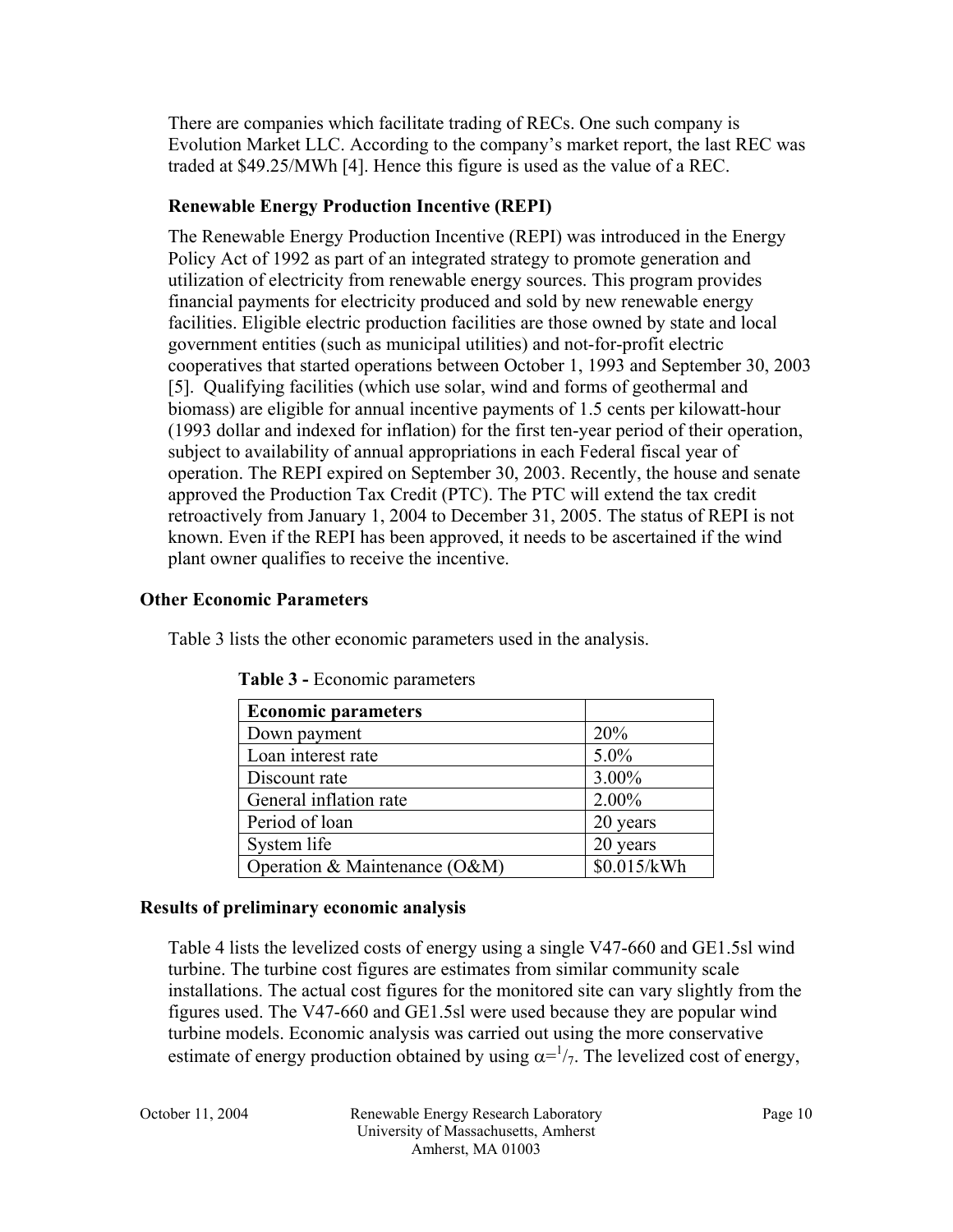$COE<sub>L</sub>$ , is given by the sum of annual levelized costs for the wind energy system, including operation and maintenance costs, divided by the annual energy production [6].

$$
COEL = \frac{\sum (Levelized Annual Costs)}{\text{Annual Energy Production}}
$$

**Table 4 -** Cost of electricity

| Wind turbine              | V47-660          | GE1.5sl                |
|---------------------------|------------------|------------------------|
| Total installed cost (\$) | 750,000          | 1,635,000              |
| $COE_L$                   | 5.73 $\ell$ /kWh | 4.51 $\mathcal{C}/kWh$ |

The value of electricity from the wind turbine is what the owner can expect to get for a unit of electricity sold. Table 5 lists the assumed values of the different parameters that contribute to the total value of electricity and the levelized value of electricity obtained by applying the incentives for varying periods of time. This analysis has been carried out for different time periods because of uncertainty in the value of RECs over time and the applicability of REPI. Thus, while the RECs may be presently trading at 4.95  $\ell$ /kWh, there is no assurance that this will be their rate in future. Similarly, there is uncertainty with the REPI since it depends on the availability of annual appropriations in each federal fiscal year of operation. The value of electricity sold will be same for both the turbines. Total revenue generation will however be different for the two turbines depending up on their total electricity generation.

|  |  | Table 5 - Value of electricity generated |  |
|--|--|------------------------------------------|--|
|--|--|------------------------------------------|--|

| Parameters                                             |                  |
|--------------------------------------------------------|------------------|
| Value of electricity sold to grid                      | 3.50 $\ell$ /kWh |
| Value of REC                                           | 4.95 ¢/kWh       |
| Value of REPI                                          | 1.80 $\ell$ /kWh |
| Annual escalation for values above                     | 2.0%             |
| Total levelized value of electricity sold $(\phi/kWh)$ |                  |
| 1. Including RECs for 5 years                          | 4.36             |
| 2. Including RECs and REPI for 5 years                 | 4.80             |
| 3. Including RECs for 10 years                         | 5.51             |
| Including RECs for 10 years and REPI for 5 years<br>4. | 5.94             |
| 5. Including RECs and REPI for 10 years                | 6.36             |

When the levelized value of electricity is less than the levelized cost of electricity, the project is not profitable over its lifetime of 20 years. When the value is greater than the cost, the net present value of revenue generation over the project lifetime can be calculated. A sample calculation for the V47-660, when both the RECs and REPI are applied for 10 years, is shown below.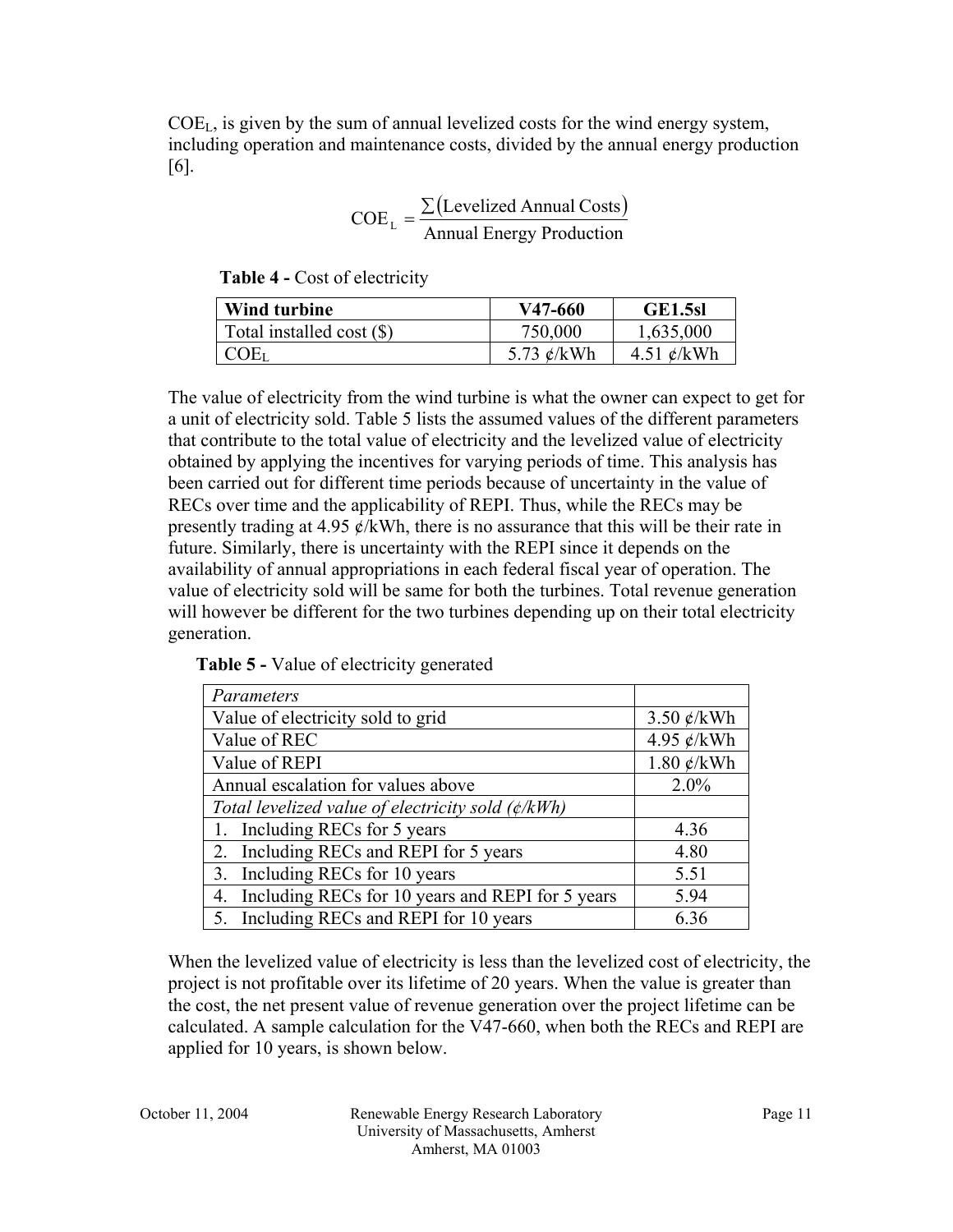|  | $NPV = (VOE_L - COE_L) \cdot E_{yr} \cdot N_{yr} \cdot C = (6.36 - 5.73) \cdot 989,444 \cdot 20 \cdot \frac{1}{100} = $124,670$ |  |
|--|---------------------------------------------------------------------------------------------------------------------------------|--|
|--|---------------------------------------------------------------------------------------------------------------------------------|--|

Where,

| <b>NPV</b>       | $=$ | Net present value of revenues over the project lifetime of 20 years |
|------------------|-----|---------------------------------------------------------------------|
| VOE <sub>L</sub> | $=$ | Levelized value of electricity from the wind turbine; $\phi$ /kWh   |
| COE <sub>L</sub> | $=$ | Levelized cost of electricity from the wind turbine; $\phi$ /kWh    |
| $E_{vr}$         | $=$ | Yearly electricity generation by the wind turbine; kWh/yr           |
| $N_{vr}$         | $=$ | Project lifetime; 20 years                                          |
| $\mathcal{C}$    | $=$ | Conversion factor; $\phi$ to \$                                     |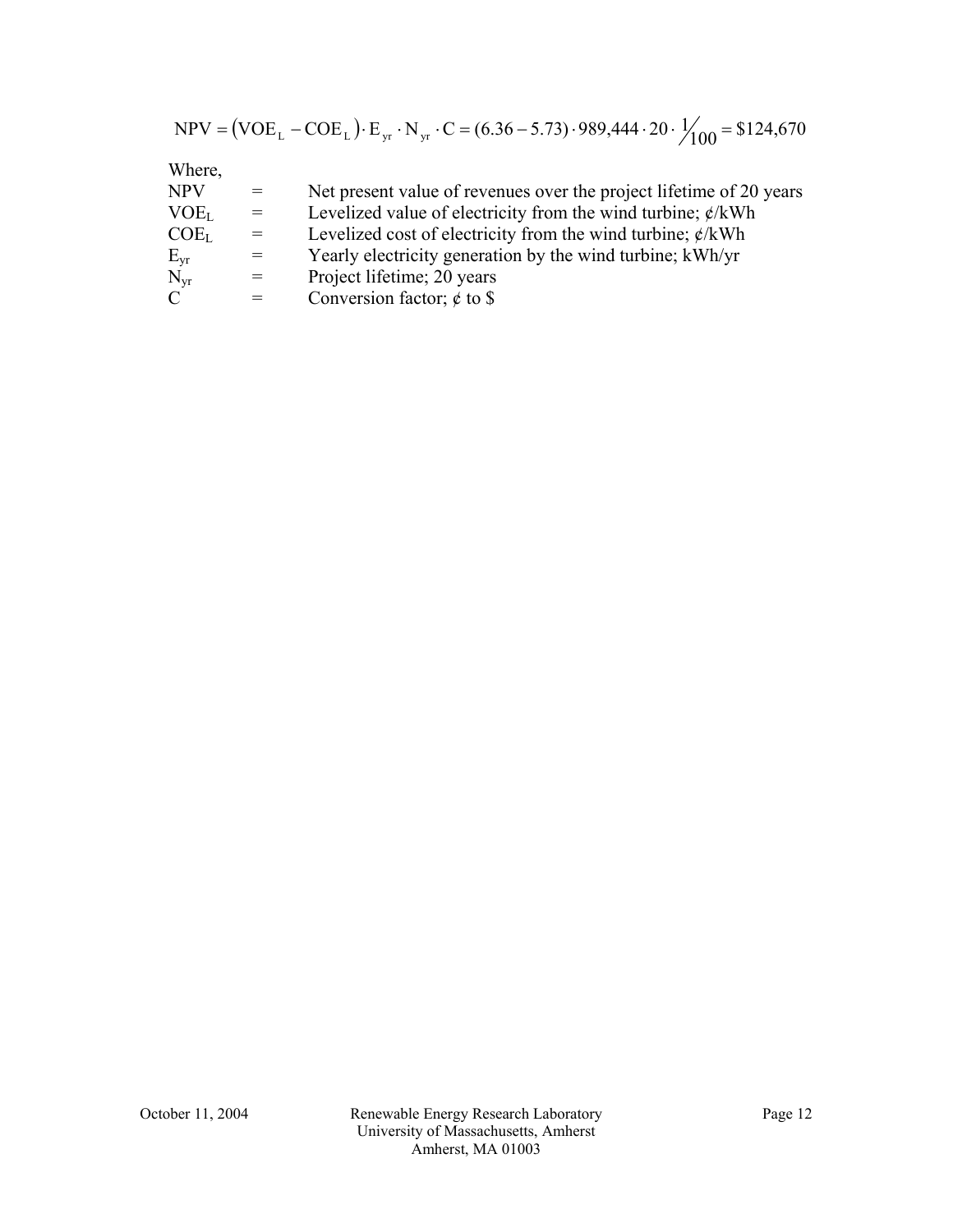## **SECTION 5 - Environmental, Regulatory and Public Acceptance Issues**

The development of a wind project can involve multiple agencies including developers, landowners, utilities, the public, and various local, state and federal agencies. The time period from the initial planning to the plant operation can vary from one to two years or more. Permits are required from multiple government agencies and can take up to 12 months or more. This section lists some of the permitting considerations and public acceptance issues that may need to be addressed. Not all the listed considerations apply to all the projects. For further details please refer to the Permitting of Wind Energy Facilities prepared by the Siting Subcommittee of the National Wind Coordinating Committee [7].

#### **Noise**

Wind turbines generate noise from multiple mechanical and aerodynamic sources. As the technology has advanced, wind turbines have become much quieter. Under most conditions modern turbines generate primarily broad-band sound levels, no higher than those of a moderately quiet room, at distances of 750 to 1000 ft. (about 230-300 m) [7]. In Massachusetts, the Department of Environmental Protection (DEP) regulates noise emissions as a form of air pollution. The regulation includes two requirements, First, any broadband sound source is limited to raising noise levels no more than 10 db(A) over ambient baseline sound level. The ambient baseline is defined as the sound level that is exceeded 90% of the time, the L90 level. Second, "pure tones", defined here as an octave band, may be no greater than  $3 \text{ dB}(A)$  over adjacent octave bands. All readings are measured at the property line and at the nearest inhabited building. An appropriate noise assessment study in this situation should contain the following four major parts of information [8].

- 1) A survey of the existing ambient background noise levels.
- 2) Prediction (or measurement) of noise levels generated by the turbines(s) at or near the site.
- 3) Identifying a model for sound propagation.
- 4) Comparing calculated sound pressure levels from the wind turbines with background sound pressure levels at the locations of concern.

#### **Visual impacts**

The visual appearance of a wind turbine depends on its apparent size, color, number of blades and tower type. The general consensus is that a wind turbine should be unobtrusive in character. The smaller the apparent size, the less obtrusive the turbine would be. Apparent size is a function of distance and the actual size of an object. Thus, the farther the turbine is from residential areas the less the visual impact of the turbine will be. The colors of the turbine need to fairly neutral, so the machine does not 'jump out' into the foreground of a view. However, most modern wind turbines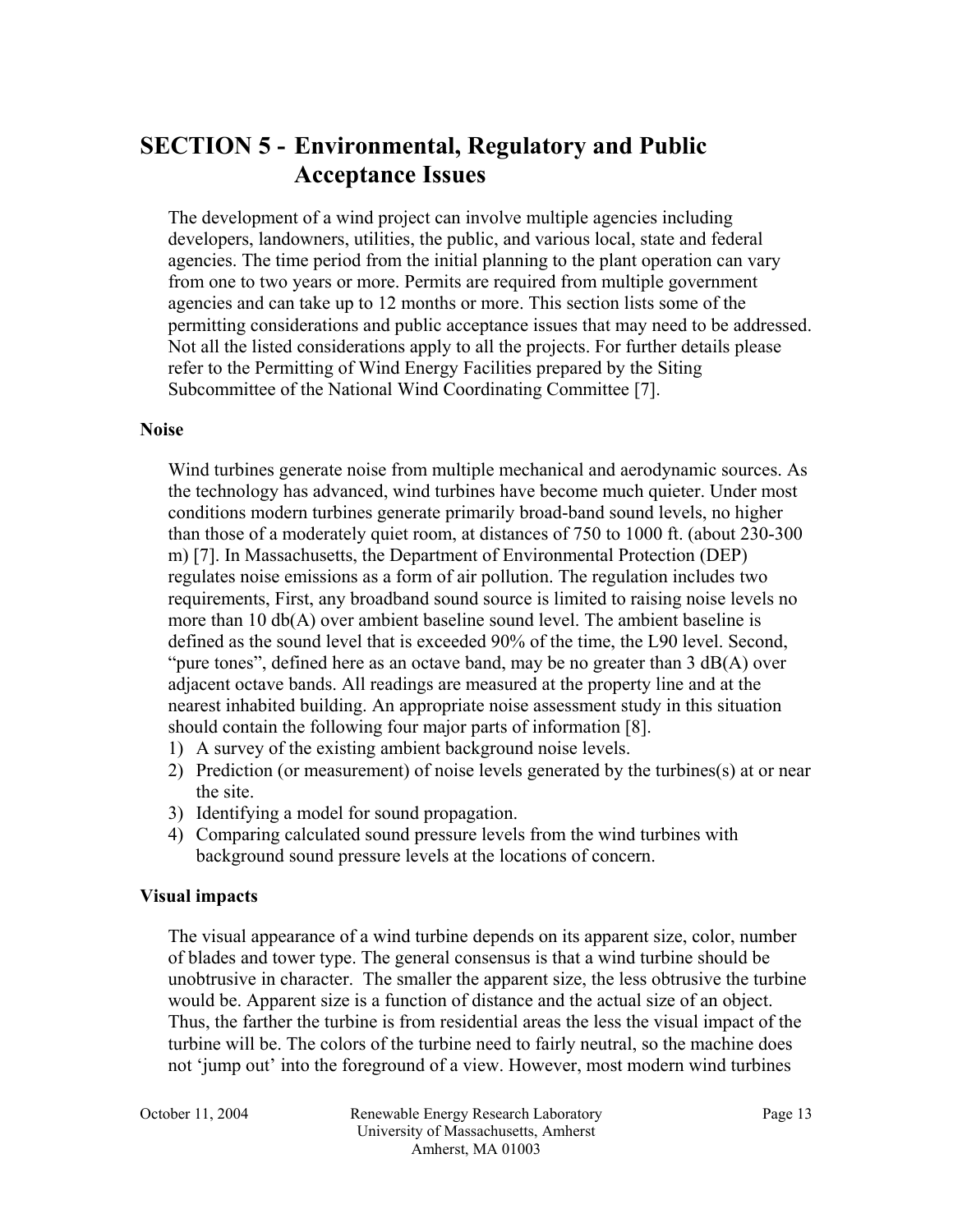are of heights that bring them into airspace regulated by the Federal Aviation Authority (FAA). Thus lighting and possibly markings may be required on certain portions of the turbines installed in a wind project. Requirements may be more stringent if the proposed site is located near an airport. Federal regulations require markings on all objects over 200 ft tall (60 m).

A valuable tool for the assessment of the potential visual impact of the project is the preparation of visual simulations, which superimpose the wind turbine on the existing landscape. By using these simulations installation site and/or turbine layout can be adjusted (in case of multiple wind turbines) so as to minimize the potential visual impact and be acceptable to the public.

#### **Land Use**

Many federal, state and local agencies set guidelines for the development and use of lands within their jurisdictions. These are intended to ensure that there is sufficient land available for various uses, that adjacent uses are compatible, and that there is an orderly transition between differing types of used [7]. Wind project developers should contact the land use agencies regarding their plans early in the project planning process. A proposed project which is inconsistent with the existing land use plans and policies may still be approved if the permitting agency grants a variance.

#### **Avian Impact**

As with other tall structures, birds can collide with wind turbines. The movement of the blades adds to the potential of striking birds, although it is not known whether this increases avian mortality compared to other tall structures. Avian mortality has been a cause of concern at some sites. Therefore it may be required to conduct an environmental impact study on the local bird population. Unless the turbine is sited along an avian flyway or a nesting area, this is typically not a major concern. A tubular tower will have less impact on bird populations than a lattice tower, as the former lacks perching sites that might otherwise attract birds. Pre-stressed concrete towers, due to their external ladder, are also less desirable in that regard. A developer who is aware of protected or sensitive species within an area may choose to alter the siting plan to minimize the impact.

#### **Electromagnetic Interference (EMI)**

Early wind turbine designs were reported to have affected the reception of TV broadcasts. While some early wind turbine designs did have problems with EMI. The EMI problem was often due to the materials used to make the blades, namely conductive metals. None of the machines mentioned earlier use metal blades. The small quantity of metal used for lightning protection and bolting to the hub does not appear likely to cause reception problems.